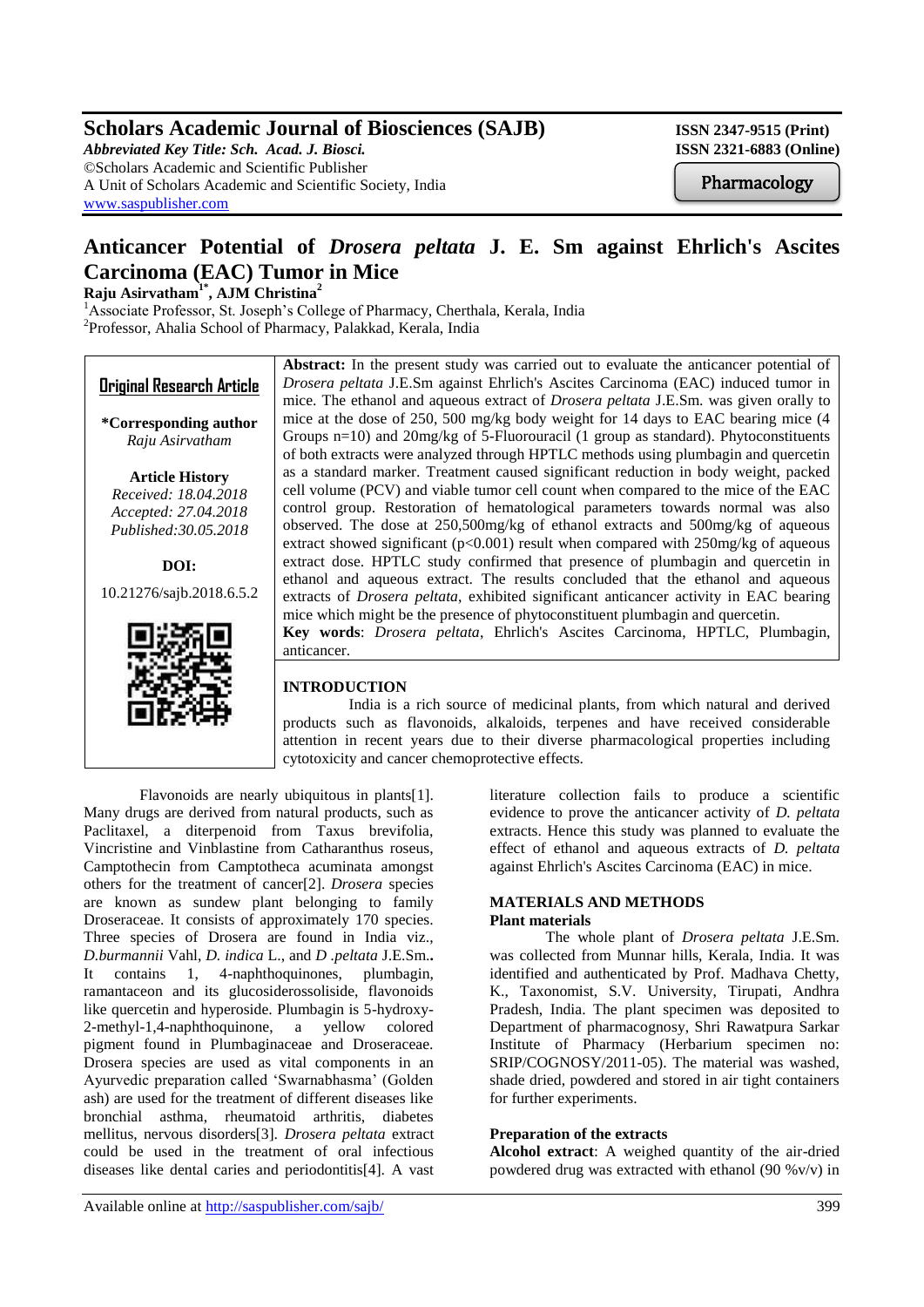#### **Raju Asirvatham & AJM Christina***.***, Sch. Acad. J. Biosci., May 2018; 6(5): 399-403**

a Soxhlet apparatus. The extract was concentrated in a rotary flash evaporator at a temperature not exceeding 50ºC. The ethanol extract (EEDP) was suspended in distilled water for experimental use.

**Aqueous extract**: The marc from the ethanol extract was macerated with chloroform- water for 24h to obtain the aqueous extract. This was concentrated under reduced and dissolved in distilled water for experimental studies.

 The ethanol (EEDP) and aqueous (AEDP) extracts of *D. peltata* were stored in air tight containers.

#### **Induction of cancer using EAC cells**

Ehrlich's Ascites Carcinoma (EAC) cells were supplied by Amala Cancer Research Center, Trissur, Kerala, India. The cells maintained *in vivo* in Swiss albino mice by intraperitoneal transplantation. The tumor cells were injected intraperitoneally  $(2x10^6 \text{ cells})$ per mouse) to animals of all groups except the first group.

#### **Determination of anticancer activity**

In anticancer activity study [5], Swiss Albino mice weighing 20-25g were kept in identical laboratory condition and were fed with standard pellet diet and water ad. *libitum*. Study protocol was approved by the Institution Animal Ethical Committee (Protocol. No: A. Raju 0903PH2254/JNTUH 2009). They were divided into seven groups viz. Normal group (G1), EAC control group (G2), EAC+ 20mg/kg of 5-Fluorouracil treated group (G3), 250, 500mg/kg of EEDP (G4 and G5) and 250, 500mg/kg AEDP (G6 and G7) of ten each and used for the study. The EAC cells were injected intraperitoneally (i.p,  $2X10^6$  cells/ mouse) to all groups of animals except G1. On the second day the animals of G3 with 5- fluorouracil (20 mg/kg, i.p), G4 and G5 were treated with 250,500 mg/kg of EEDP and G6 & G7 with 250,500mg/kg of AEDP orally. The treatment was continued for next 14 days. G1 was treated with vehicle.

On day 15, the mice were sacrificed; blood was withdrawn by retro orbital plexus method and the following parameters were checked. The effect of EEDP and AEDP on tumor growth were examined by measuring viable tumor cell count, packed cell volume (PCV), body weight, mean survival time (MST) and percentage increase in life span (%ILS) [6].

#### **Hematological study**

On day 15, the mice were sacrificed; blood was withdrawn by retro orbital plexus method and the following parameters were checked, Hemoglobin (Hb), Hematocrit (Hct), RBC, WBC, Neutrophil, Monocyte and Lymphocyte counts[7].

#### **Peritoneal fluid analysis**

At the end of the study, inoculated cell line from peritoneal cavity was collected and DNA, RNA, Caspase-3 and total protein were quantified[8].

#### **HPTLC Study**

The identification of plumbagin and quercetin in *D. peltata* was determined by High Performance Thin Layer Chromatography (HPTLC) manufactured by CAMAG. Different concentration of standard solution of marker compound (plumbagin and quercetin from Sigma Aldrich) was applied on HPTLC plates along with ethanol and aqueous extract of *D. peltata*. The HPTLC plates were developed in a suitable solvent system and dried in air and scanned at 254 nm. The method was validated in terms of precision and accuracy.

#### **Statistical analysis**

The results are expressed as mean  $\pm$  S.E.M. The evaluation of the data was done using one way ANOVA followed by Newman-Keul's multiple comparison test;  $p < 0.05$  implied significance.

#### **RESULTS**

The extracts evoked tumor growth response showed in Table 1 with respect to packed cell volume, viable cell counts and increase in life span. At the doses of 250,500mg/kg of both the extracts, as well as the reference standard drug, 5- fluorouracil, significantly (p < 0.001) normalized the body weight and viable cell count when compared with the EAC control group. A similar finding was seen in significant increased in % life span and mean survival time when compared with EAC control group. There was a increased in PCV observed in EAC control mice, upon extract treatment , 500 mg of EEDP showed more significant ( $p <$ 0.001)than 250 mg/kg of EEDP and 250, 500mg/g of AEDP, where were less significant  $(p < 0.01)$  in control of PCV. These results indicating that the extracts exhibited a remarkable capacity to inhibit the growth of tumor induced by EAC cell line in a dose-dependent manner in experimental animals.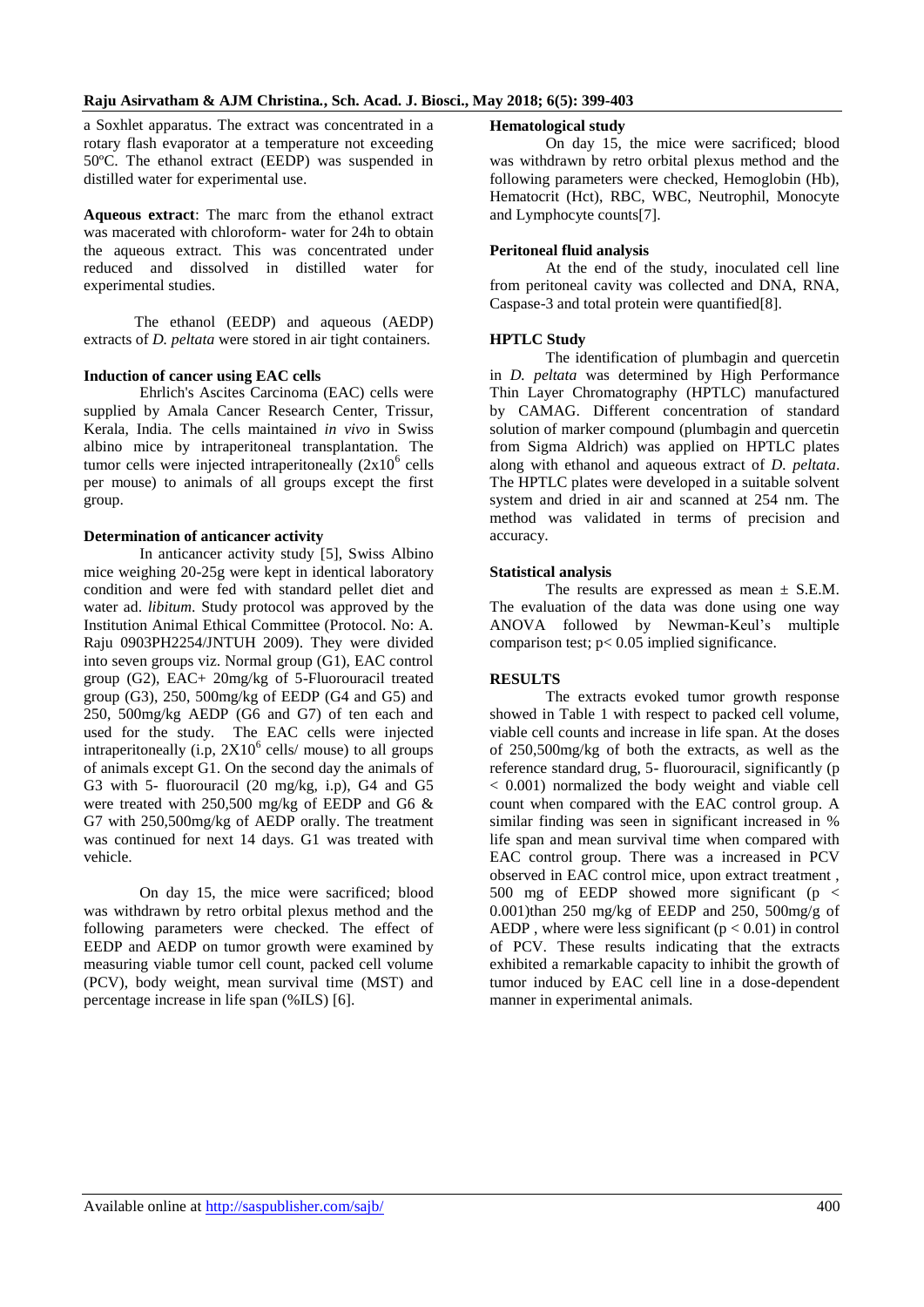#### **Raju Asirvatham & AJM Christina***.***, Sch. Acad. J. Biosci., May 2018; 6(5): 399-403**

| bearing mice        |                              |                              |                             |                               |                              |  |  |
|---------------------|------------------------------|------------------------------|-----------------------------|-------------------------------|------------------------------|--|--|
| Parameters          | Body Weight                  | MST (Days)                   | ILS $(\%)$                  | $PCV$ (ml)                    | Viable cell count            |  |  |
|                     | (g)                          |                              |                             |                               | $(10^6 \text{ cells/mouse})$ |  |  |
| Normal              | $22.55+1$                    |                              |                             | $14.82 \pm 0.2$               |                              |  |  |
| EAC control         | $37.98 \pm 1.79$             | $11.4 + 0.5$                 | $28.5 \pm 1.28$             | $30.56 \pm 0.54$              | $10.6 \pm 1.58$              |  |  |
| $EAC+5FU$ (20mg/kg) | $22.1 \pm 0.89$              | $37.8 \pm 0.6$               | $94.5 \pm 1.66$             | $18.46 \pm 0.25$              | $0.76 \pm 0.17$              |  |  |
| EAC+EEDP 250mg/kg   | $24.35 \pm 1.6^a$            | $35+0.5$ <sup>a</sup>        | $87.5 \pm 1.37^{\rm a}$     | $25.6 \pm 1.5^{\text{a}}$     | $0.44 \pm 0.1$ <sup>a</sup>  |  |  |
| EAC+EEDP 500mg/kg   | $23.3 \pm 0.29$ <sup>a</sup> | $36.8 \pm 0.86^a$            | $92 \pm 2.15$ <sup>a</sup>  | $27.02 \pm 0.65$ <sup>a</sup> | $0.32{\pm}0.09^{\text{ a}}$  |  |  |
| EAC+AEDP 250mg/kg   | $25.3 \pm 0.29$ <sup>a</sup> | $35+1$ <sup>a</sup>          | $87.5 \pm 2.5$ <sup>a</sup> | $27.3 \pm 0.66$ <sup>a</sup>  | $2.52 \pm 0.5$ <sup>a</sup>  |  |  |
| EAC+AEDP 500mg/kg   | $24.1 \pm 0.7$ <sup>a</sup>  | $35.2 \pm 0.37$ <sup>a</sup> | $88+0.94$ <sup>a</sup>      | $28.01 \pm 0.48$ <sup>a</sup> | $1.82 \pm 0.17$ <sup>a</sup> |  |  |

| Table 1: Effect of EEDP and AEDP on body weight, MST, % ILS, PCV, and viable tumor cell count of EAC- |  |
|-------------------------------------------------------------------------------------------------------|--|
| haaring mica                                                                                          |  |

The data were expressed as mean± SEM. n = 10. The data analyzed by one-way analysis of variance (ANOVA) followed by Newman-Keul's multiple comparison test.

a- p<0.001, compared to the EAC control group

b- p<0.01, compared to the EAC control group

Hematological effects of the both extracts were shown in Table 2 ,after 14 days of treatment, the hematological parameters of the mice were significantly  $(p < 0.001)$  altered, compared to the EAC control group. Total WBC count and Neutrophil count was increased in EAC control group whereas Hb content, RBC count, Hematocrit, monocyte and lymphocyte count were decreased in the EAC control group. 14 days treatment of both the extracts treatment normalized the altered parameters into more or less normal at the dose of 250,500 mg/kg in which 250mg/kg of AEDP and EEDP showed less significant  $(p<0.05)$  on RBC count but in certain parameters 250mg/kg of EEDP and 500mg/kg of AEDP were equal significant ( $p < 0.01$ ) in certain parameters.

|  |  |  | Table 2: Effect of EEDP and AEDP on hematological parameters of EAC-bearing mice |  |  |
|--|--|--|----------------------------------------------------------------------------------|--|--|
|  |  |  |                                                                                  |  |  |

| Parameters     | Hb $(g\% )$       | Hct (%)           | <b>RBC</b>        | <b>WBC Count</b>  | Neutro-           | Mono-cyte         | Lympho-           |
|----------------|-------------------|-------------------|-------------------|-------------------|-------------------|-------------------|-------------------|
|                |                   |                   | Count             | (Cells/           | phil $(\%)$       | (% )              | $cyte$ $(\%)$     |
|                |                   |                   | (Cells/           | $mLx10^6$         |                   |                   |                   |
|                |                   |                   | $mLx10^9$         |                   |                   |                   |                   |
| Normal         | $12.46 \pm$       | $37.2+$           | $5.88 +$          | $3.78 \pm$        | $16.76 \pm$       | $1.76 \pm$        | $76.46 \pm$       |
|                | 0.19              | 2.3               | 0.16              | 0.24              | 0.53              | 0.12              | 1.14              |
| EAC control    | $7\pm$            | 20.8 <sub>±</sub> | $2.52+$           | $11.42 \pm$       | $57.4+$           | $0.38\pm$         | $31.4\pm$         |
|                | 0.16              | 0.86              | 0.21              | 0.51              | 1.13              | 0.06              | 2.09              |
| $EAC + 5FU$    | $10.2\pm$         | $37.2+$           | $5.42 \pm$        | $3.86 \pm$        | $16.76\pm$        | $1.44\pm$         | $66.66\pm$        |
| (20mg/kg)      | 0.15              | 1.65              | 0.35              | 0.25              | 0.14              | 0.1               | 1.49              |
| $EAC + EEDP$   | $11.44 \pm$       | $33\pm$           | $4.96 \pm$        | $4.74 \pm$        | $16.44 \pm$       | $1.34\pm$         | $58.46 \pm$       |
| $250$ mg/kg    | $0.16^a$          | 1.82 <sup>a</sup> | 0.13 <sup>a</sup> | 0.37 <sup>a</sup> | 0.18 <sup>a</sup> | $0.12^{b}$        | 2.69 <sup>a</sup> |
| $EAC + EEDP$   | $12.22+$          | $33.8+$           | $6\pm$            | $4.46\pm$         | $17.52 \pm$       | $1.78 +$          | $74.34 \pm$       |
| $500$ mg/ $kg$ | 0.07 <sup>a</sup> | 1.07 <sup>a</sup> | 0.07 <sup>a</sup> | 0.36 <sup>a</sup> | 0.25 <sup>a</sup> | 0.14 <sup>a</sup> | 1.06 <sup>a</sup> |
| $EAC + AEDP$   | $9.74 \pm$        | 27.4 <sub>±</sub> | $4.56 \pm$        | $4.2\pm$          | $35.3+$           | $0.74\pm$         | $48.66 \pm$       |
| $250$ mg/kg    | 0.15 <sup>a</sup> | 1.29 <sup>a</sup> | 0.2 <sup>a</sup>  | 0.09 <sup>a</sup> | 1.2 <sup>a</sup>  | 0.11 <sup>d</sup> | 1.57 <sup>a</sup> |
| $EAC + AEDP$   | $10.36\pm$        | 30.2 <sub>±</sub> | $4.94 \pm$        | $4.1\pm$          | $26.22 \pm$       | $1.06\pm$         | $50.2+$           |
| $500$ mg/ $kg$ | 0.07 <sup>a</sup> | 1.74 <sup>a</sup> | 0.10 <sup>a</sup> | 0.1 <sup>a</sup>  | 1.32 <sup>a</sup> | $0.32^{\circ}$    | 1.41 <sup>a</sup> |

The data were expressed as mean± SEM. n = 10. The data analyzed by one-way analysis of variance (ANOVA) followed

by Newman-Keul's multiple comparison test

a- p<0.001, compared to the EAC control group

b- p<0.01, compared to the EAC control group

c- p<0.05, compared to the EAC control group

Effect of EEDI and AEDI on peritoneal fluid assay shown in Table 3, increased in DNA, RNA and Total protein and decreased in Caspase-3 level was found in EAC control mice. Treatment with

250,500mg/kg of EEDP and AEDP, significantly (p<0.001) reduced the DNA, RNA and Total protein and increased in Caspase-3 level.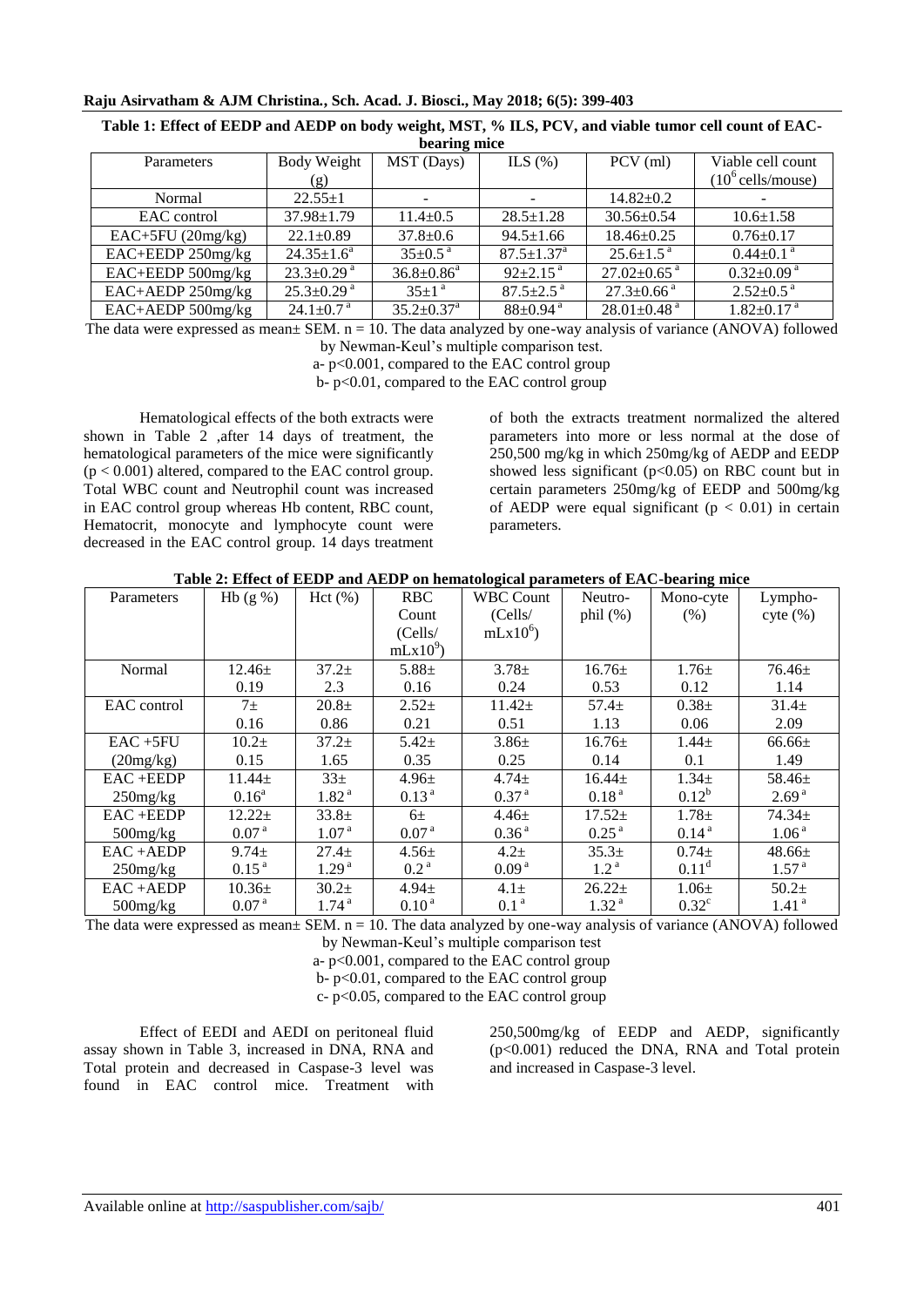| Table 3: Effect of EEDP and AEDP on peritoneal fluid analysis |                              |                              |                                                                     |                                        |  |  |  |  |
|---------------------------------------------------------------|------------------------------|------------------------------|---------------------------------------------------------------------|----------------------------------------|--|--|--|--|
| Groups<br>Para-<br>meters                                     | $DNA(mcg 10^{-6})$<br>cells) | RNA (mcg $10^{-6}$<br>cells) | Caspase-3<br>$(\mu$ mol pNA<br>min <sup>-1</sup> mL <sup>-1</sup> ) | Total protein<br>(mcg $10^{-6}$ cells) |  |  |  |  |
| <b>EAC</b> Control                                            | $8.47 \pm 0.15$              | $13.9 \pm 0.18$              | $1.15 \pm 0.02$                                                     | $119.85\pm0.9$                         |  |  |  |  |
| $EAC + 5FU$ (20mg/kg)                                         | $4.5 \pm 0.15$               | $6.13 \pm 0.26$              | $1.85 \pm 0.13$                                                     | $40.67 \pm 0.95$                       |  |  |  |  |
| $EAC + EEDP(250mg/kg)$                                        | $4.25 \pm 0.13^a$            | $6.65 \pm 0.13$ <sup>a</sup> | $2.27 \pm 0.17$ <sup>a</sup>                                        | 39.1 $\pm$ 0.92 $^{\rm a}$             |  |  |  |  |
| $EAC + EEDP(500mg/kg)$                                        | $3.8 \pm 0.08$ <sup>a</sup>  | $5.33 \pm 0.08$ <sup>a</sup> | $2.68 \pm 0.05^{\text{a}}$                                          | $35.25 \pm 0.24$ <sup>a</sup>          |  |  |  |  |
| $EAC + AEDP (250mg/kg)$                                       | $5.43 \pm 0.13$ <sup>a</sup> | $5.5 \pm 0.19$ <sup>a</sup>  | $1.3 \pm 0.17$ <sup>d</sup>                                         | $52.8 \pm 4.78$ <sup>a</sup>           |  |  |  |  |
| $EAC + AEDP(500mg/kg)$                                        | $4.83 \pm 0.17$ <sup>a</sup> | $4.6 \pm 0.15$ <sup>a</sup>  | $1.57 \pm 0.8$ <sup>c</sup>                                         | $40.93 \pm 0.26$ <sup>a</sup>          |  |  |  |  |

**Raju Asirvatham & AJM Christina***.***, Sch. Acad. J. Biosci., May 2018; 6(5): 399-403**

The data were expressed as mean $\pm$  SEM. n = 10. The data analyzed by one-way analysis of variance (ANOVA) followed by Newman-Keul's multiple comparison test

a- p<0.001, compared to the EAC control group

b- p<0.01, compared to the EAC control group

HPTLC study showed that the Rf value of both extracts (EEDP and AEDP) showed a peak at the same Rf value of marker compound plumbagin and quercetin, which confirmed that these two extracts had the

pharmacologically active potential constituents responsible for anticancer effect. The results were shown in Figure 1, 2, 3 & 4.



**FIGURE 1 - HPTLC chromatogram of EEDP for identification of plumbagin**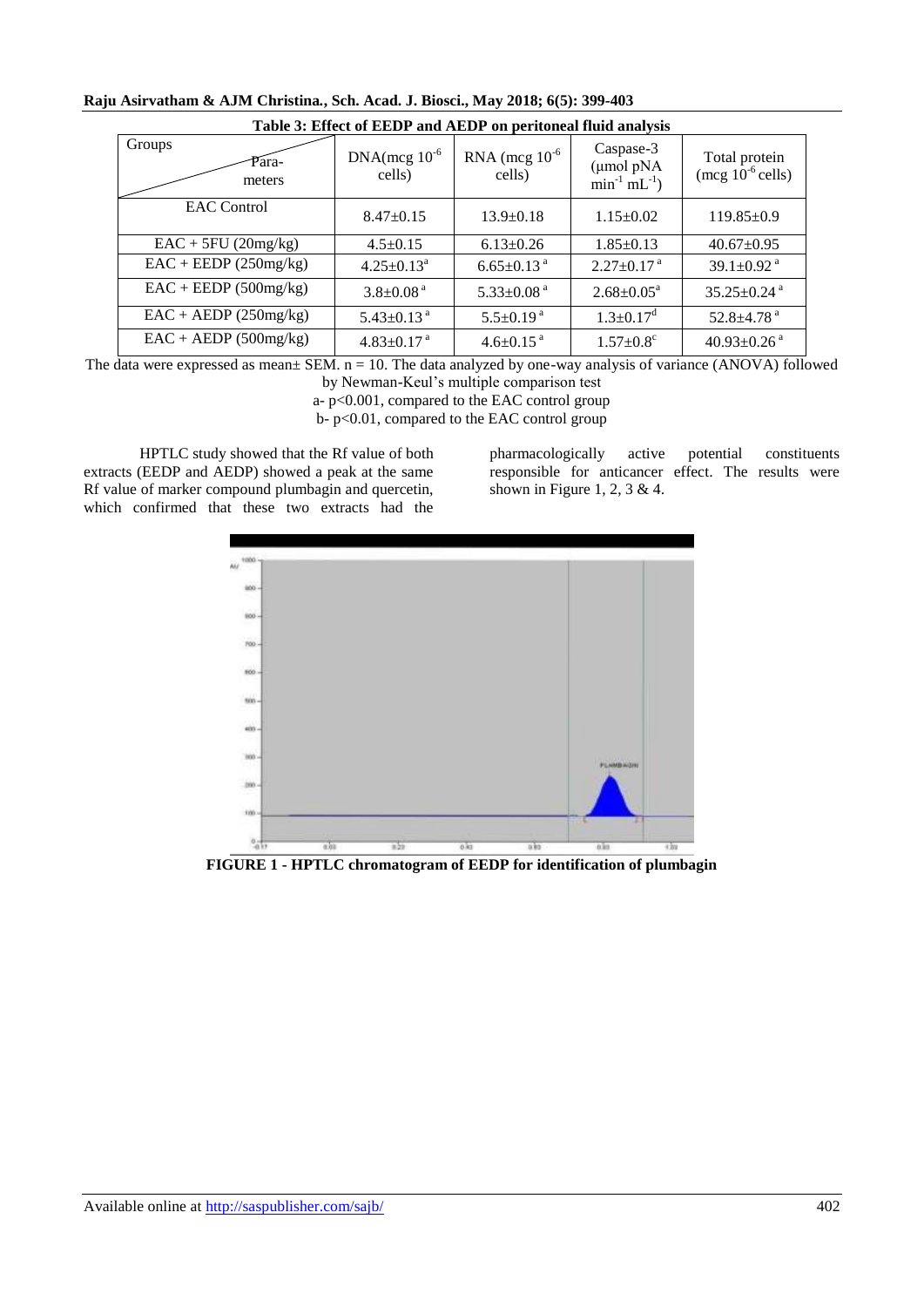

**FIGURE 2 - HPTLC chromatogram of marker compound Plumbagin**



**FIGURE 3 - HPTLC chromatogram of AEDP for identification of Quercetin**

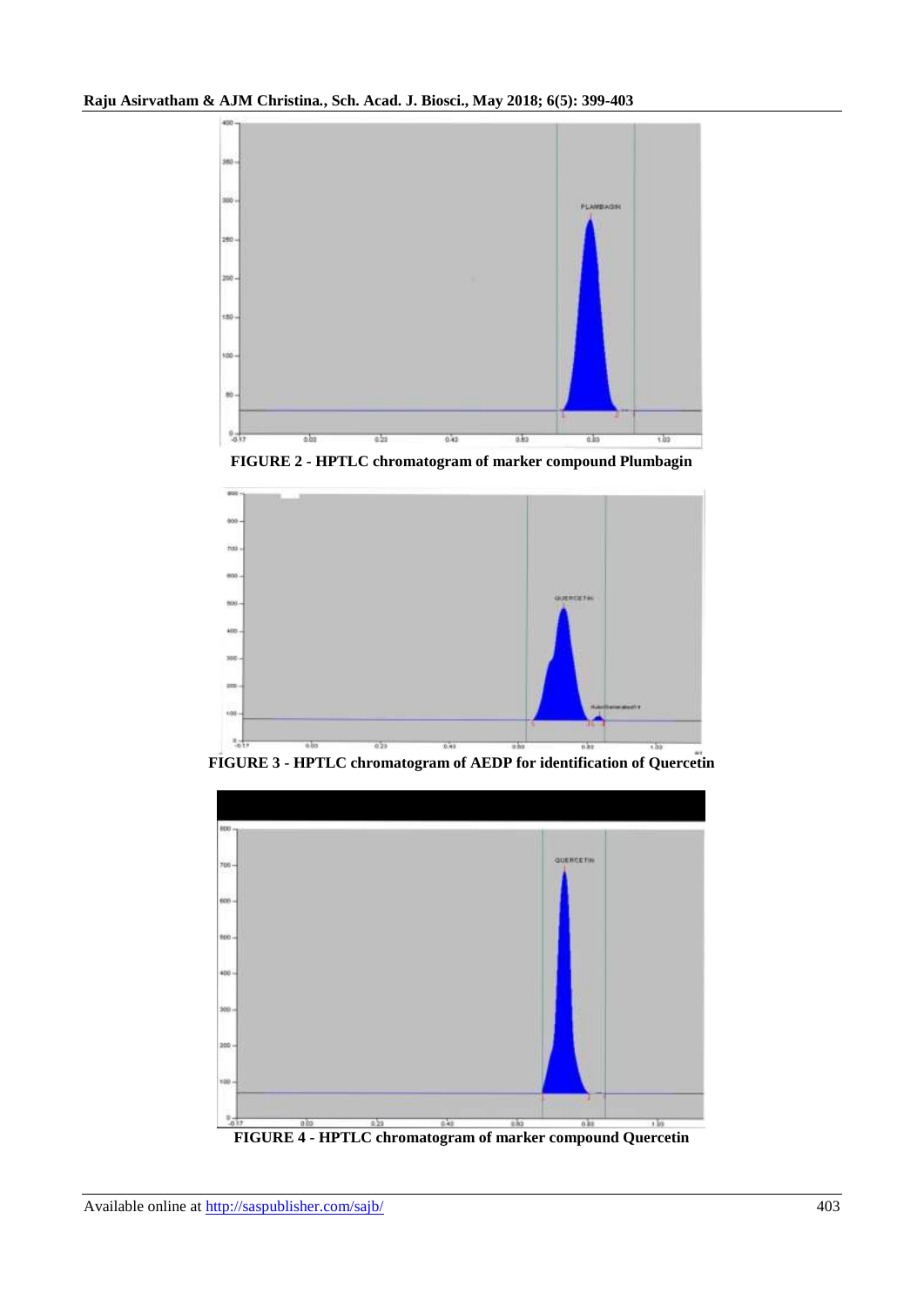# **Raju Asirvatham & AJM Christina***.***, Sch. Acad. J. Biosci., May 2018; 6(5): 399-403**

# **DISCUSSION**

Ayurveda- a science of health and longetivity has tried many herbal as well as Rasayana remedies with varying degree of success, but its main significance lies in its preventive approach and about 3000 plants, which possess anti-cancer properties and subsequently been used as potent anti-cancer drugs[9]. In the present study, intraperitoneal inoculation of EAC cells in the mice produced an enormous increase in the cancer cell count, which indicated that there is progression of cancer in the animals. The reliable criterion for judging the anticancer effect of plant extract is reduction in viable cell count. It may be due to the extracts stimulate the growth and activity of immune cells by the production of Interleukins, which target tumor cells and cause lysis of the tumor cells by indirect cytotoxic mechanism. Furthermore, the reduced PCV and increased survival time of the mice suggest that the extracts might have exerted a delay in vascular permeability to the cells. The second important criteria for judging anticancer effect is an increased in life span and decrease in WBC count [5].

The reduction in RBC or hemoglobin content and hematocrit (hct) in tumor bearing mice may be due to iron deficiency (anaemia) or due to hemolytic or myelopathic conditions[5]. A low hematocrit is indicated in condition such as anemia, blood loss (traumatic injury, surgery, bleeding colon cancer), nutritional deficiency (iron, vitamin B12, folate) and bone marrow problems. The results showed that both the doses of EEDP and AEDP brought back hemoglobin and RBC count to normal. It also reversed the WBC Count, differential cell count changes in the EAC-bearing mice. This indicates that both the extracts posses protective action on the hemopoietic system.

In order to understand the mechanism of anticancer effect of 250, 500mg/kg of EEDP and AEDP, the main apoptotic marker, Caspase-3 was estimated in the peritoneal cells. Caspases are the central executioners of the apoptotic pathway[8]. They bring about most of the visible changes like cell shrinkage, condensation, margination and fragmentation of chromatin. It also summed up as retention of cytoplasmic organelle structure, but loss of positional interrelationships of organelles. Caspase-3 is particularly activated during apoptosis and its activity was higher in extract treatment groups when compared with EAC control mice. According to Willey, during apoptosis a specific nuclease cuts the genomic DNA between nucleosomes to generate DNA fragments and the presence of this ladder has been extensively used as marker of apoptotic cell death[11]. Hence present study showed that increased Caspase-3 activity decreased DNA, RNA, protein content in the extracts treatment groups. It was strongly proposed that extracts activate apoptotic pathways and implements the anticancer activity on EAC cells.

Generally the major naphthoquinone found in *D. peltata* is plumbagin (2-methyl-5-hydroxy-1,4 naphthoquinone) which increase of apoptotic cells by the activation of caspase-3, which plays a central role in apoptotic process[11]. The main phytoconstituent responsible for the anticancer activity was identified by HPTLC study. Phytochemical standardization is one of the tools for the quality assessment, which includes preliminary phytochemical screening, HPTLC fingerprint analysis and Quantitative analysis of marker compound using modern analytical techniques. In the last few decades (HPTLC) has become known as an important tool for the qualitative semi-quantitative and quantitative phytochemical analysis of herbal drugs and formulations. The major advantage of HPTLC is that several samples can be analyzed simultaneously using a small quantity of marker compound and mobile phase with very less time. The HPTLC chromatogram confirmed that presence of plumbagin and quercetin in ethanol and aqueous extract respectively.

# **ACKNOWLEDGEMENTS**

The authors gratefully acknowledge K M College of Pharmacy for providing support and facilities for this research work. The authors also thank Dr. S N Yoganarasimhan for his guidance in the selection and collection of plant material.

#### **REFERENCES**

- 1. DeFeudis FV, Papadopoulos V, Drieu K. Ginkobiloba extracts and cancer; a research area in its infancy. *Fundam clin pharmacol.* 2003; 17: 405-408.
- 2. Veeresham C. Natural products derived from plants as a source of drugs. Journal of Advanced Pharmaceutical Technology & Research 2012;3(4):200-201.
- 3. Raju Asirvatham, Arockiasamy Josphin Maria Christina, Anita Murali. In Vitro Antioxidant and Anticancer Activity Studies on Drosera Indica L. (Droseraceae). Advanced Pharmaceutical Bulletin 2013; 3(1), 115-120. doi: 10.5681/apb.2013.019.
- 4. Didry N, Dubreuil L, Trotin F, Pinkas M. Antimicrobial activity of aerial parts of Drosera peltata Smith on oral bacteria. J Ethnopharmacol 1998 ;60(1):91-6.
- 5. Raju Asirvatham, Arockiasamy Josphin Maria Christina.Anticancer activity of Drosera indica L., on EACton's lymphoma ascites (DLA) bearing mice.J Intercult Ethnopharmacol 2013; 2(1):9-14.
- 6. Badami S, Manohara Reddy SA, Kumar EP, Vijayan P, Suresh B.Antitumor activity of total alkaloid fraction of solanum pseudocapsicum leaves.Phytother Res 2003;17(9):1001-4.
- 7. Berling C, Guerin M. The role of viruses in the production of cancer. Adv Cancer Res. 1954; 2: 353-423.
- 8. Karthikeyan R, Karthigayan S, Sri Balasubashini M, Vijayalakshmi S, Somasundaram ST, Balasubramanian T. Antitumor effect of snake